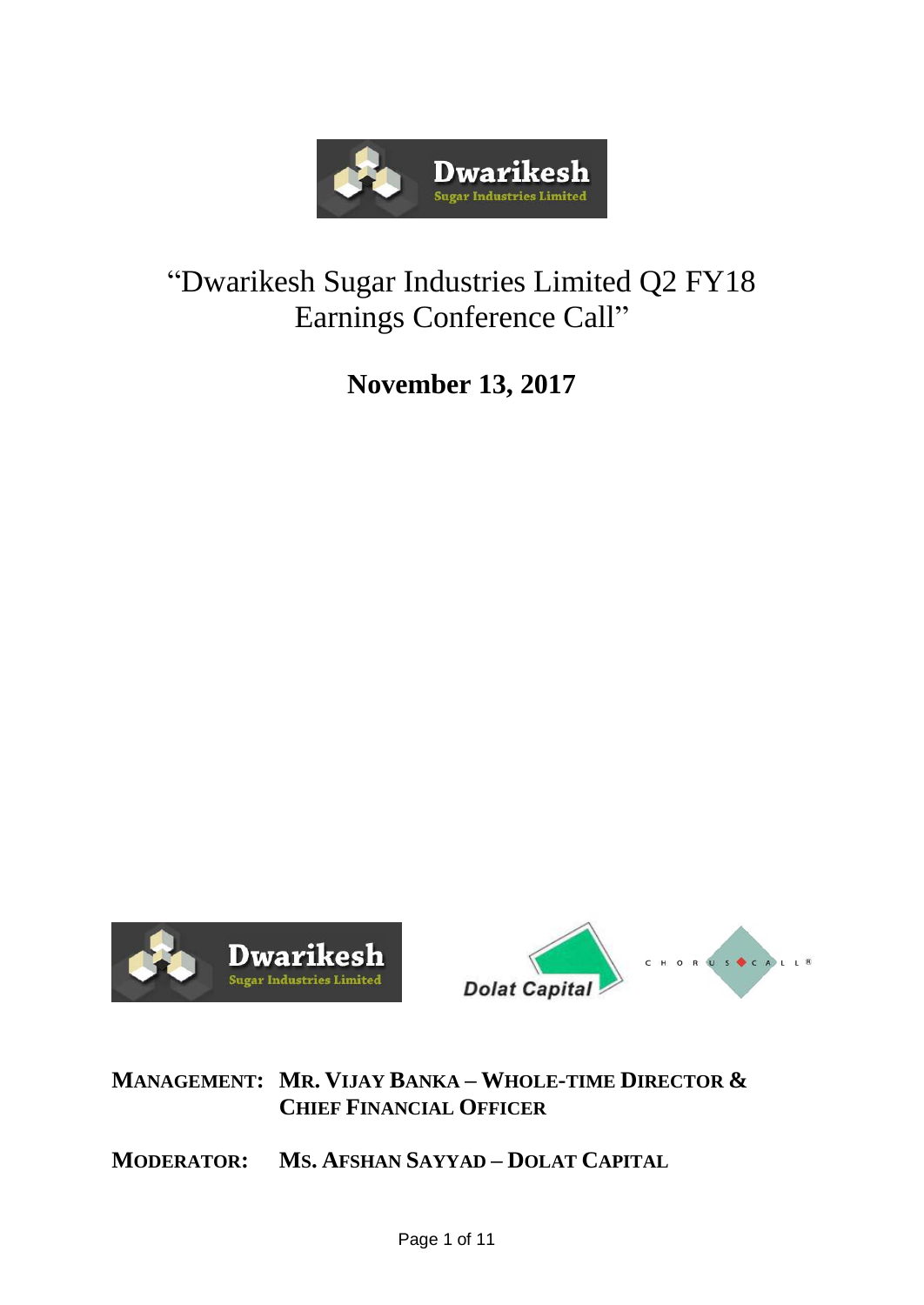

| <b>Moderator:</b> | Ladies and Gentlemen, Good day. And Welcome to the Dwarikesh Sugar Q2 FY18 Earnings<br>Conference Call, hosted by Dolat Capital. As a reminder, all participant lines will be in the listen-<br>only mode. And there will be an opportunity for you to ask questions after the presentation<br>concludes. Should you need assistance during this conference call, please signal an operator by<br>pressing '*' and then '0' on your touchtone phone. Please note that this conference is being<br>recorded. I now hand the conference over to Ms. Afshan Sayyad from Dolat Capital. Thank you<br>and over to you, ma'am.                                                                                                                                                                                                                                                |
|-------------------|-------------------------------------------------------------------------------------------------------------------------------------------------------------------------------------------------------------------------------------------------------------------------------------------------------------------------------------------------------------------------------------------------------------------------------------------------------------------------------------------------------------------------------------------------------------------------------------------------------------------------------------------------------------------------------------------------------------------------------------------------------------------------------------------------------------------------------------------------------------------------|
| Afshan Sayyad:    | Thanks, Malika. Good afternoon, everyone. On behalf of Dolat Capital, I welcome you all to the<br>Q2 FY18 Earnings Call of Dwarikesh Sugar. From the management side we have Mr. Vijay<br>Banka – Whole-time Director and CFO of the company. I would now like to hand over the call<br>to Mr. Banka for his opening remarks on the results, followed by Q&A session. Over to you, sir.                                                                                                                                                                                                                                                                                                                                                                                                                                                                                 |
| Vijay Banka:      | Thank you, Afshan. A very good afternoon to you all, and a very warm welcome. The Q2 results<br>are before you. I would like to firstly thank you all for the support and encouragement that you<br>have provided to us. It is our endeavor to continue to post good results, keep performing better<br>and better. Q2 results as compared to the Q2 results of last year present is bit of a contrast.<br>Firstly, because in the last corresponding quarter last year we had had income of Rs. 9.47 crores<br>from the production subsidy that we received from the Central Government. If the same is<br>excluded our numbers are a shade better than Q 2 numbers last year. There are various other<br>things, which, as we progress and as you keep asking me questions I will explain.<br>Thank you very much, once again. I open the forum for asking questions. |
| <b>Moderator:</b> | Thank you very much, sir. Ladies and Gentlemen, we will now begin the question-and-answer<br>session. We have the first question from the line of Viraj Parekh from K R Choksey. Please go<br>ahead.                                                                                                                                                                                                                                                                                                                                                                                                                                                                                                                                                                                                                                                                    |
| Viraj Parekh:     | Sir, basically, I wanted to know a little bit of your commentary on the sugar industry currently<br>in India, the way in which it is performing. Because considering results of other sugar producing<br>companies as well, the industry being a cyclical one, it seems to be having a very good trend<br>currently. So, I would like to know what is your take and the future outlook with respect to sugar<br>industry at present?                                                                                                                                                                                                                                                                                                                                                                                                                                    |
| Vijay Banka:      | Well, we are in the midst of a sweet spot, the last few quarters have been excellent, we have<br>been posting good results, the entire industry has been posting good results. As we look ahead<br>for the season 2017-2018, we see a situation wherein we are opening the season with opening<br>stock of 3.8 million tons to 4 million tons. We are expected to have a production of 25 million<br>tons to 25.5 million tons and consumption of similar number. So, we again expect to end the<br>season with a closing stock of 4 million tons or so, which translates to roughly less than two<br>months of consumption. So, we see a very finely balanced situation going forward. And this<br>kind of a situation should provide the required impetus for the sugar prices to be maintained in                                                                    |

the range in which they presently are, that is between Rs. 3,600 to Rs. 3,700. Well, with the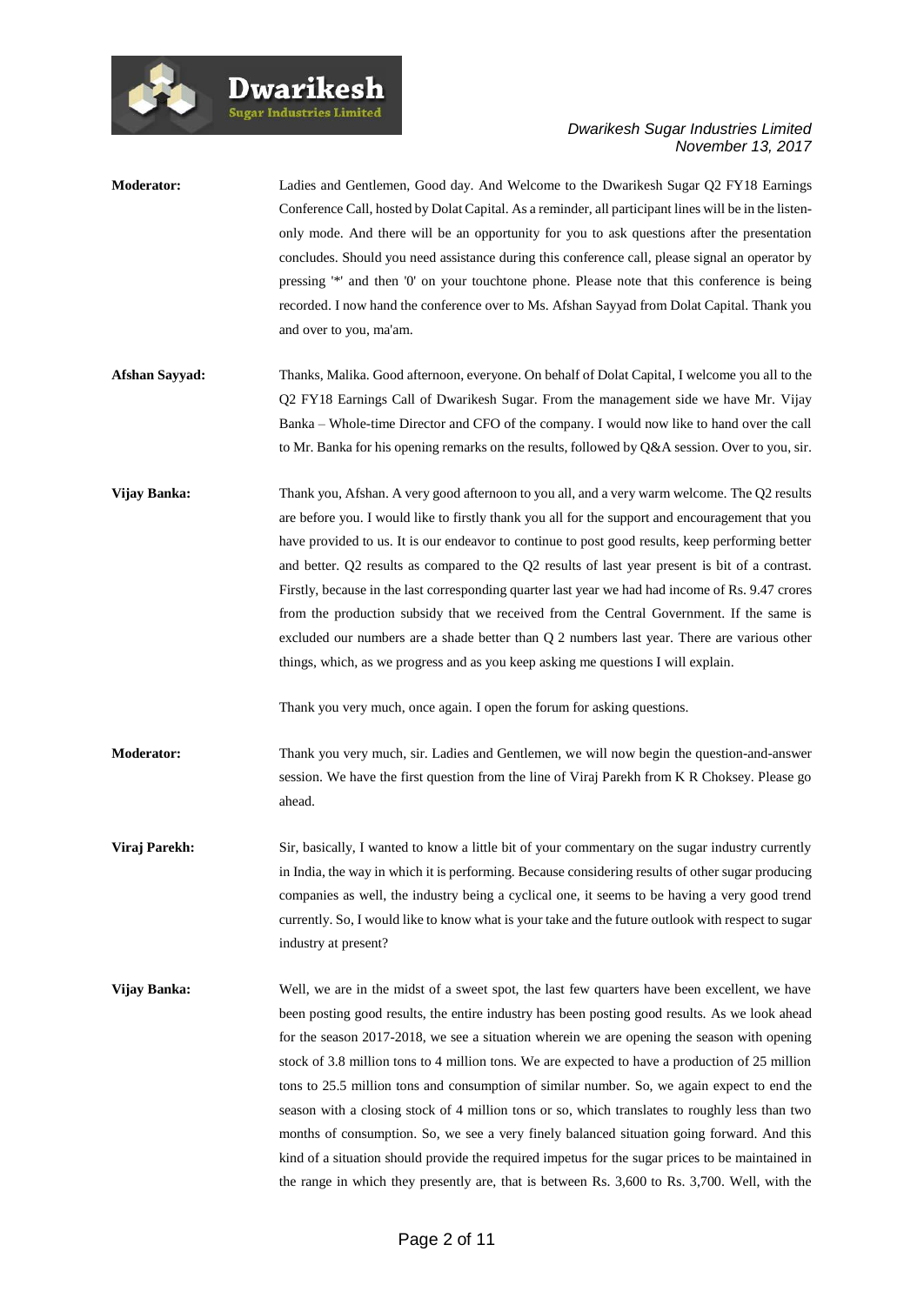

**Dwarikesh Sugar Industries Limited** 

arrival of sugar in the market from the newly commenced season, there could be some blips here and there and there could be some spikes as well. Overall, we expect average sugar selling price of about Rs. 3,600 to Rs. 3,700 which augers well for the industry. So, this is the position regarding 2017-2018.

Now, going forward to the season 2018-2019, it is rather difficult to hazard a guess at this point in time. Well, there are numbers that are being tossed around, between 28 million tons, 29 million tons and so on and so forth. So, it is difficult to talk about those numbers as of now. But one thing we can be sure is that the consumption is definitely going to grow at the rate of about 2% to 2.5% or so. So, we will have to wait and see how events unfold before the commencement of season 2018-2019. At the moment, season 2017-2018 augers well for the industry, we should have good production numbers, particularly UP sugar mills should have good production numbers as we expect increased crushing numbers as compared to the past crushing season.

**Viraj Parekh:** Sir, another quick question. Sir, this is pertaining to our financial statement, so when I see our half yearly performance there is tremendous improvement in the numbers and the results vis-àvis the half year H1 of FY17. Sir, just to understand the comparison between Q1 and Q2 of FY18, sir the result being slightly subdued of the current quarter as compared to the previous quarter, so any particular reasons or some light or some flavor that you can give us with respect to that

**Vijay Banka:** Certainly. Let me explain this, as I mentioned earlier, in Q2 last year we had accounted for income on account of production subsidy of Rs. 9.47 crores. Of course one can see the numbers by excluding that particular number of Rs. 9.47 crores and understand what I mean. Number two, if you have seen, we have incurred higher expenditure on repairs and maintenance, the lasting benefits of this will accrue in the months to come, so we will see better production efficiency, etc. Thirdly, regarding our employee cost, well, employee costs have gone up because of wage revision that took place in November 2016. Vis-à-vis our last year's policy we have accounted for commission, etc, in each quarter on an approximation. So, these factors explain the increase in employee cost. Profit in Q2 is mainly derived on account of liquidation of stock that we are carrying. So, the stock that we have liquidated in the current quarter is of a slightly higher cost than the stock that we had liquidated in the corresponding quarter last year, although the realizations during this year Q 2 have been better. So, this explains our Q2 numbers. But having said that, I must say that we have done brisk selling in Q1, and it is for everybody to see that our interest costs have come down substantially.

**Moderator:** Thank you. Our next question is from the line of Aman Sonthalia from AK Securities. Please go ahead.

**Aman Sonthalia:** Sir, right now the main thing going in the mind of the investor is 2018-2019, most of the investors or analysts believe that in 2018-2019 there will be huge surplus of production and inventory in the market, and that will be lead into collapse of sugar prices. But as per our view we think that in 2015-2016 government had exported the surplus quantity and that makes the industry viable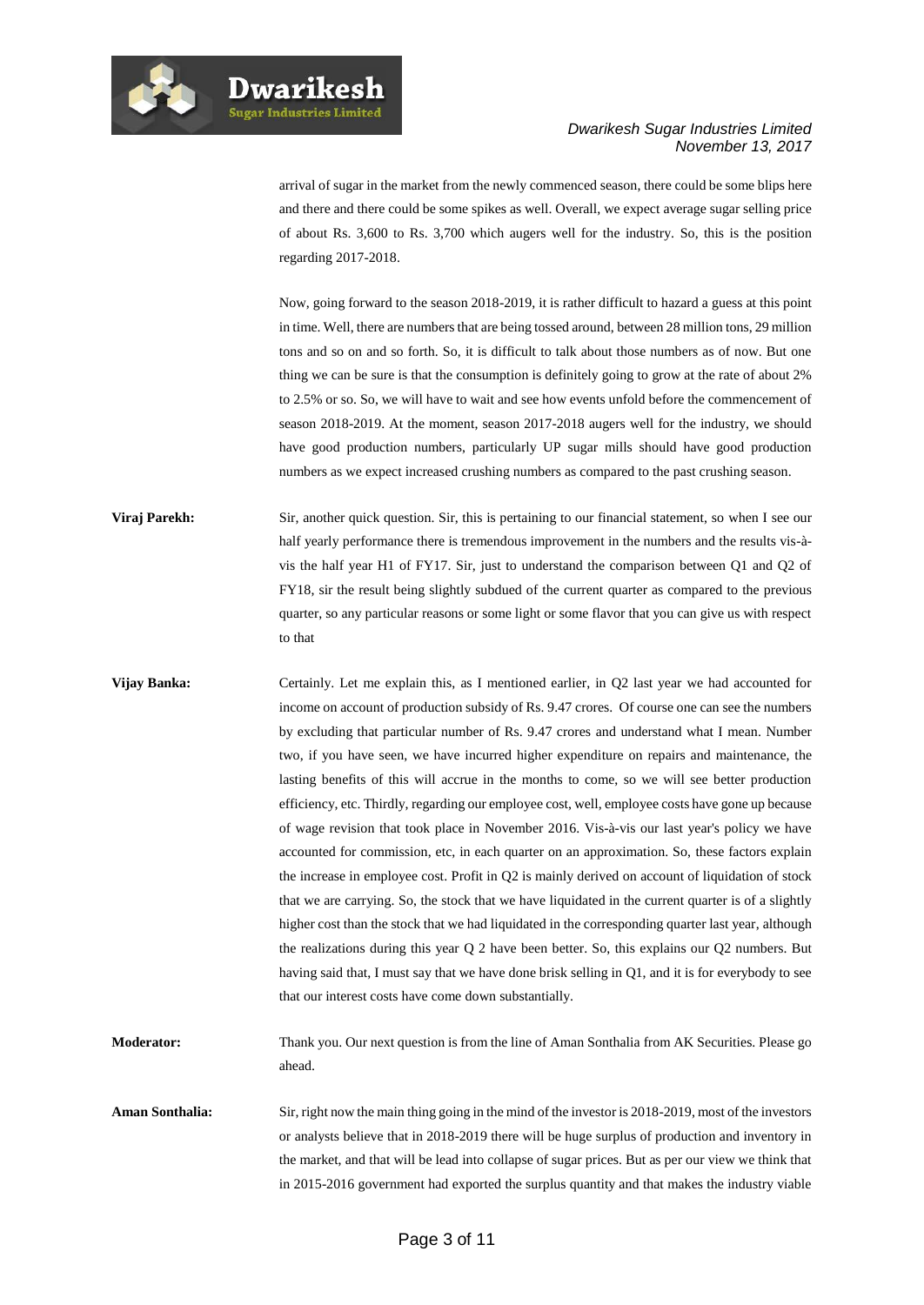

**Dwarikesl Sugar Industries Limited** 

#### *Dwarikesh Sugar Industries Limited November 13, 2017*

and profitable. So, do you think that going forward also the government will do the same thing and this cyclical nature and this over production story will be over for ever and the industry will get better discounting going forward?

**Vijay Banka:** Yes. As I mentioned, it is very difficult to guess what the production is going to be for the season 2018-2019. Now, assuming it is 28 million tons or 29 million tons, let us look at what are the possibilities that can emerge. Firstly consumption is going to increase at the rate of 2.5% at least, so you can see consumption of about 26 million tons to 26.5 million tons. Number two, we are at a stock level of about nearly 3.8 million tons to begin with. Now, even if 2 million tons to 2.5 million tons get added to this, so it will be about 6 million tons. Now, on an increased consumption number this would again be translating to a stock of not more than 2.5 months. Number three, there will be an ongoing effort by the industry to export, for example, they can always look at the markets which are close by, like Bangladesh, Sri Lanka, etc, where they can scout for opportunities to export. Number four, assuming there is a glut like situation, the central government can always go back to the time tested formula of compulsory export, which has worked very well in the past. So, according to me what you say is very correct, the cyclicality is a thing of the past.

- **Aman Sonthalia:** And sir one more thing, as far as operating parameters are there or efficiency is there, I think you are the best in the industry. But only one thing is missing there that you do not have complete integration in the distillery. So, are you planning to put up a distillery in the near future?
- **Vijay Banka:** We are examining this. We want to do a distillery project where the effluent discharge is zero, but definitely we are examining this. We have carried out certain modifications in our existing distillery plant and our distillery plant after the monsoons repairs has just commenced production. So we are certainly examining expanding of our footprint in the distillery phase.
- **Moderator:** Thank you. We have the next question from the line of Prashant Bhaskar, who is an Individual Investor. Please go ahead.
- **Prashant Bhaskar:** Sir, I wanted to know two parts of my question. First part being that you said that the cost of sugar in last year in the second quarter was lesser as compared to this year. So, what was the cost of sugar for this year second quarter?
- **Vijay Banka:** So, the value of the stock that we liquidated in the second quarter last year was 2,667 and value of the stock that we liquidated in this quarter was 2,917, which is mainly on account of SAP increase that happened in the last year for the season 2016-2017. .
- **Prashant Bhaskar:** So, last year the sap increase was Rs. 20 per kg?
- **Vijay Banka:** Rs. 25 a quintal, and hence you can see increase in the carrying cost of inventory of about Rs. 250 per quintal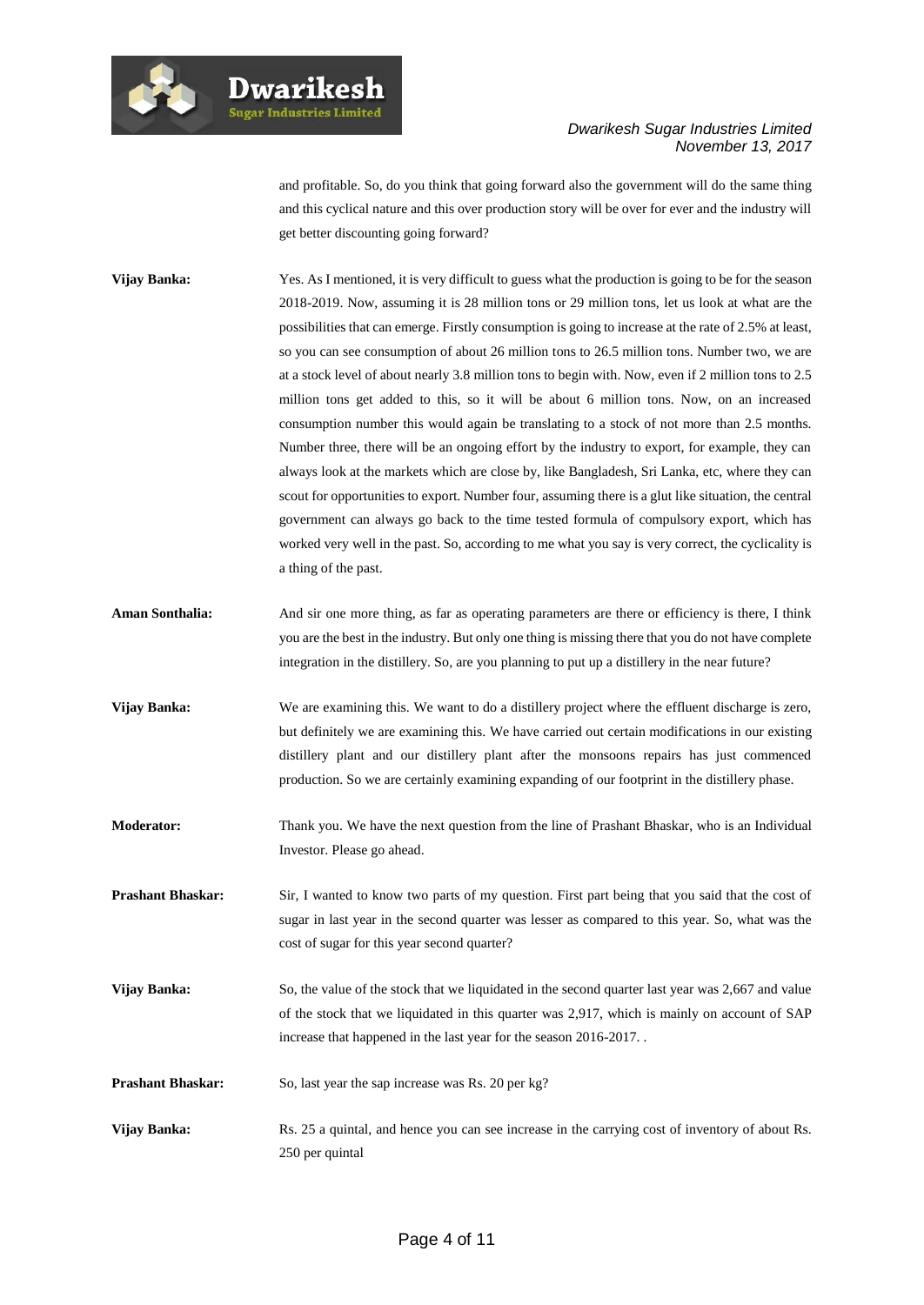

| <b>Prashant Bhaskar:</b> | Okay. So, this year the increase is I think Rs. 10, so it will be Rs. 100 per quintal?                                                                                                                                                                                                                                                                                                                                                                                 |
|--------------------------|------------------------------------------------------------------------------------------------------------------------------------------------------------------------------------------------------------------------------------------------------------------------------------------------------------------------------------------------------------------------------------------------------------------------------------------------------------------------|
| Vijay Banka:             | We will have to wait $\&$ see, it need not be Rs. 100 exactly because we expect improved crushing<br>numbers. So we should get the benefit of increased volumes and hence the production cost can<br>come down, number one. Number two, we may see improved realizations from sale of our bi-<br>products. So, whether it will translate into a Rs. 100 increase or not, it is little difficult to say at<br>this point in time. We certainly believe that it may not. |
| <b>Prashant Bhaskar:</b> | Okay. And second part of my question was, the margins are down because of the cost of sugar<br>that was liquidated last year and this year. So, what could be the margins compared to last year<br>for third quarter and fourth quarter, will it same or it could be down?                                                                                                                                                                                             |
| Vijay Banka:             | You see, now whatever sugar we are going to sell, we were carrying a very small stock at the<br>end of Q2, we were carrying a stock of 1.39 lakh quintals of sugar which has been sold. Now,<br>whatever sugar that is going to be sold hereafter will be from the production of the season 2017-<br>2018. So, the cost of which will be known only in the times to come.                                                                                              |
| <b>Prashant Bhaskar:</b> | Okay. So, what could be your guess, the cost would be around Rs. 2917 what you said or what<br>it could be?                                                                                                                                                                                                                                                                                                                                                            |
| Vijay Banka:             | We expect higher crushing numbers and we are targeting to have some better recovery numbers<br>also. Although, since we have started a little early it will be difficult to say what kind of<br>recoveries we will have. So, we expect similar or may be, as you said, at the most another Rs.<br>100 increased in the cost.                                                                                                                                           |
| <b>Prashant Bhaskar:</b> | Okay. And you said in the last con-call that you are looking to become debt free. So, by when<br>are you like looking to become debt free?                                                                                                                                                                                                                                                                                                                             |
| Vijay Banka:             | On account of migration to IndAS preference shares also get classified as debt. We have<br>outstanding preference shares of about Rs. 21 crores and we have term debt of about Rs. 75<br>crores. Out of which Rs. 27 crores is interest free. So, the interest-bearing debt is only Rs. 48<br>crores. So, we will watch the situation for the next two, three months and then we will accelerate<br>our repayments.                                                    |
| Moderator:               | Thank you. We have the next question from the line of Afshan Sayyad from Dolat Capital. Please<br>go ahead.                                                                                                                                                                                                                                                                                                                                                            |
| Afshan Sayyad:           | Sir, a couple of quick questions from my side. Sir, what was the closing inventory as of $Q2$ ?                                                                                                                                                                                                                                                                                                                                                                        |
| Vijay Banka:             | 139,000 quintals.                                                                                                                                                                                                                                                                                                                                                                                                                                                      |
| Afshan Sayyad:           | Okay. And what is the costing?                                                                                                                                                                                                                                                                                                                                                                                                                                         |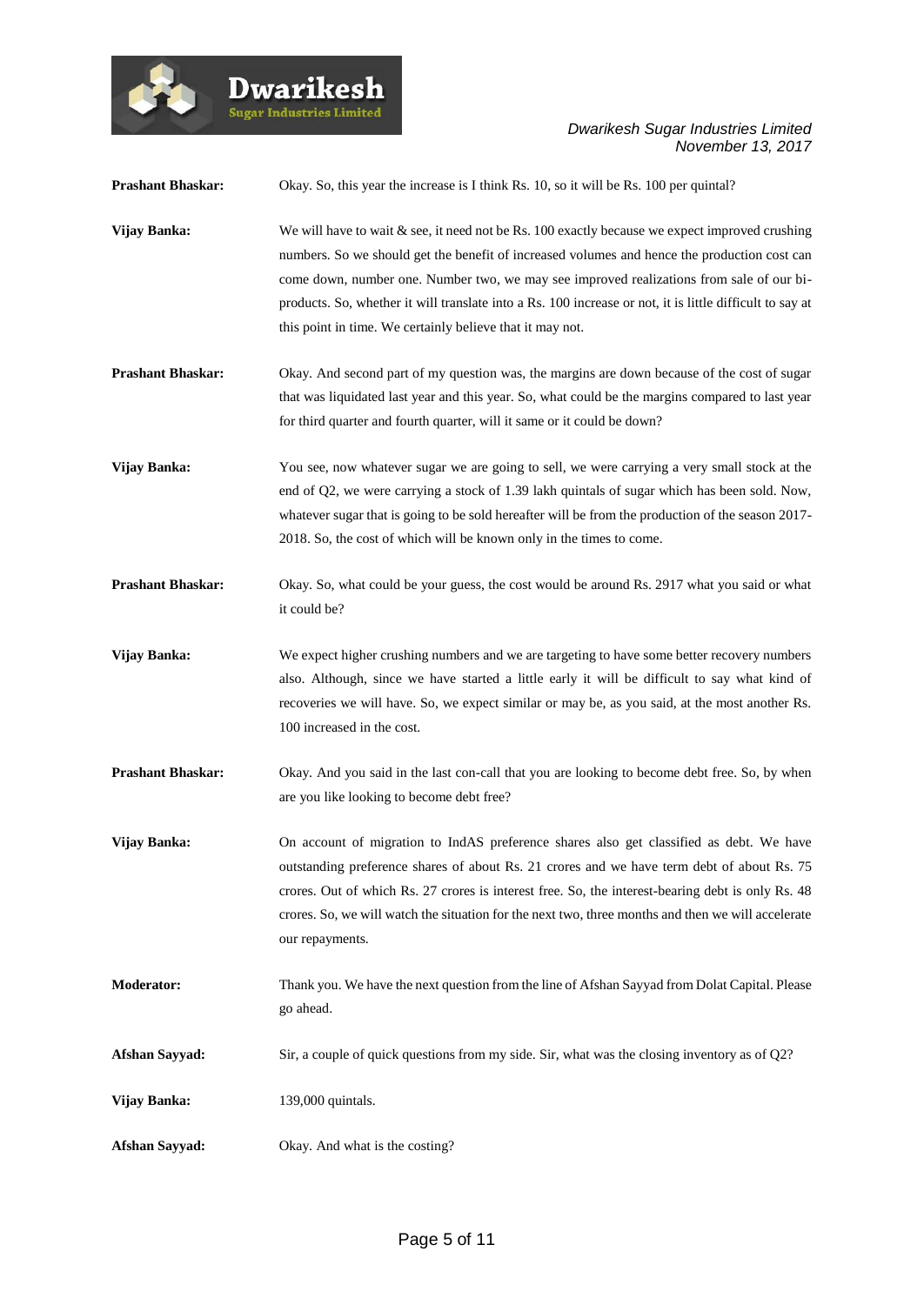

| Vijay Banka:          | It is above Rs. 3,390 per quintal                                                                                                                                                                                                                                                                                                                                                                                                                                                                                                                                                                                                                                                                                                                                                                     |
|-----------------------|-------------------------------------------------------------------------------------------------------------------------------------------------------------------------------------------------------------------------------------------------------------------------------------------------------------------------------------------------------------------------------------------------------------------------------------------------------------------------------------------------------------------------------------------------------------------------------------------------------------------------------------------------------------------------------------------------------------------------------------------------------------------------------------------------------|
| <b>Afshan Sayyad:</b> | Sir, secondly, considering the hike which has come in of Rs. 10 per quintal, and wanted to<br>understand what is your breakup for the early variety and the normal variety in your crushing,<br>in order to understand the overall cost structure?                                                                                                                                                                                                                                                                                                                                                                                                                                                                                                                                                    |
| Vijay Banka:          | It is different for different plants. Overall, you can consider on an average of about more than<br>70% of early variety.                                                                                                                                                                                                                                                                                                                                                                                                                                                                                                                                                                                                                                                                             |
| Afshan Sayyad:        | Okay. And what was it last year?                                                                                                                                                                                                                                                                                                                                                                                                                                                                                                                                                                                                                                                                                                                                                                      |
| Vijay Banka:          | It was lesser, like in the case of first plant our early variety was 92% so we expect it to be around<br>98%. In the second plant we expect it to be higher by about 10%, in the third plant we expect it<br>to be higher by about 15% to 20%.                                                                                                                                                                                                                                                                                                                                                                                                                                                                                                                                                        |
| Afshan Sayyad:        | So, on a blended basis say 70% would be early variety share, right?                                                                                                                                                                                                                                                                                                                                                                                                                                                                                                                                                                                                                                                                                                                                   |
| Vijay Banka:          | Yes, very true.                                                                                                                                                                                                                                                                                                                                                                                                                                                                                                                                                                                                                                                                                                                                                                                       |
| Afshan Sayyad:        | Okay. And so we are looking at recovery in upwards of say 11.2% - 11.3%?                                                                                                                                                                                                                                                                                                                                                                                                                                                                                                                                                                                                                                                                                                                              |
| Vijay Banka:          | Last year we clocked a group average recovery of 11.78%. The trends so far as are encouraging.<br>But we will have to wait and see because we started the season a little early. So the best<br>recoveries come towards the end of the season. We started early because we expect higher cane<br>availability and higher crushing. Though, trend of final recovery will be available sometime in<br>January, but the initial trends are encouraging.                                                                                                                                                                                                                                                                                                                                                  |
| <b>Afshan Sayyad:</b> | So, it will be in upwards of 11.7% higher than last year or will we be seeing at around 11.7%?                                                                                                                                                                                                                                                                                                                                                                                                                                                                                                                                                                                                                                                                                                        |
| Vijay Banka:          | But I think certainly it should not be less than 11.5%.                                                                                                                                                                                                                                                                                                                                                                                                                                                                                                                                                                                                                                                                                                                                               |
| Afshan Sayyad:        | Okay. And lastly on this pricing scenario, particularly for sugarcane in UP, so are we seeing any<br>positive trends in terms of linkage going through for the next sugar season, if that might be a<br>reality. What is your take on that, sir?                                                                                                                                                                                                                                                                                                                                                                                                                                                                                                                                                      |
| Vijay Banka:          | Both the governments are keen that FRP should be introduced in UP and thereafter FRP linkage<br>should happen. But a lot of ground work needs to be done because farmers in UP are not used<br>to receiving differential pricing. What happens in FRP and linkage is that farmers attached to a<br>mill clocking better recoveries will get better price and therefore earn more when compared to<br>the farmers who are attached to mills clocking, lower recovery, a situation that may not be<br>acceptable to farmers. So, a lot of deliberations must happen, counseling needs to be done with<br>the farmers and they should be taken into confidence. Well, it is working well in other states so<br>there is no reason why it should not work in UP. But a lot of effort has to go into this. |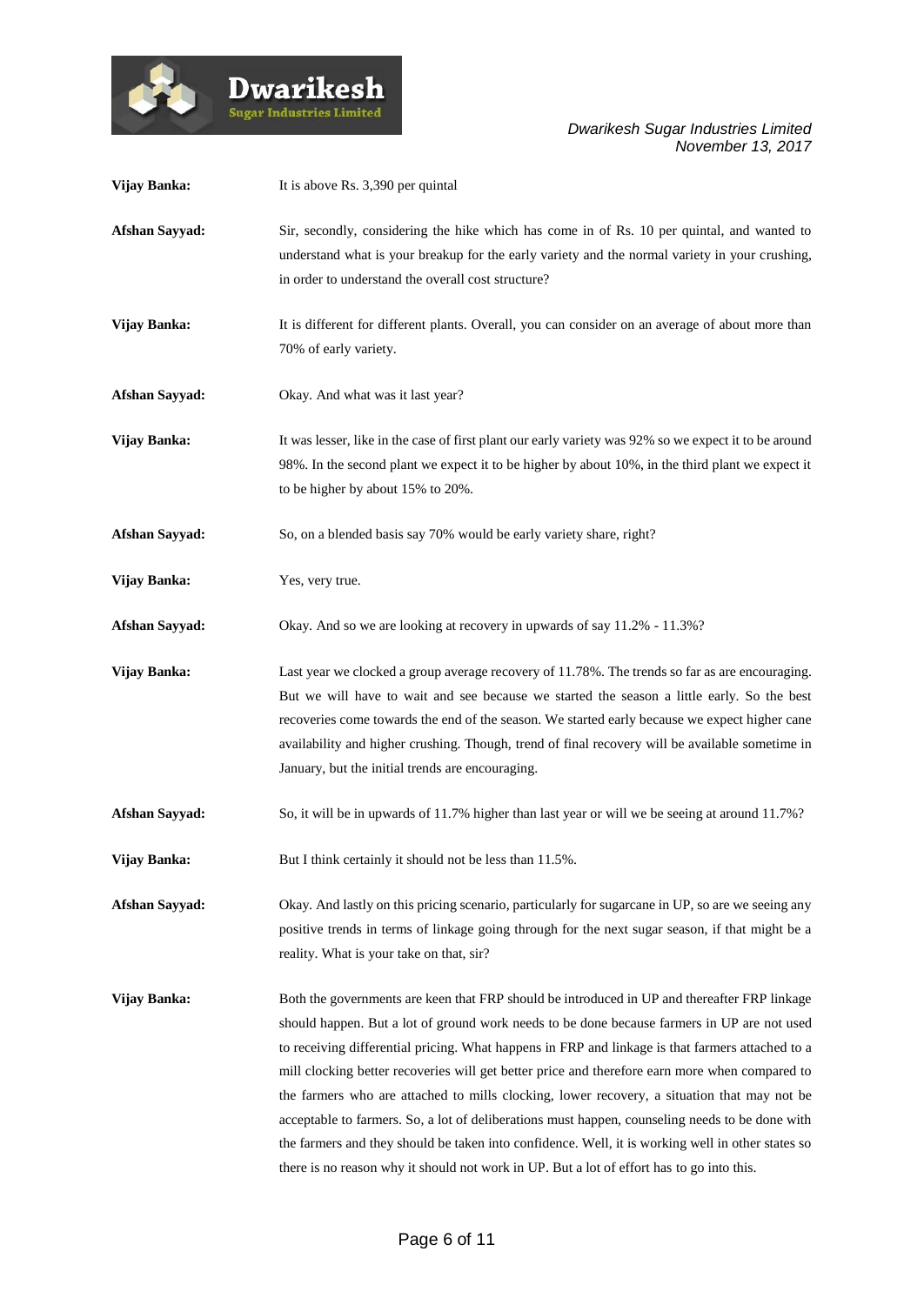

Dwarikesh

*Dwarikesh Sugar Industries Limited November 13, 2017*

| Moderator:           | Thank you. We have the next question from the line of Ambar Taneja from Griffin Asset<br>Management. Please go ahead.                                                                                                                                                                                                                                                                                                                                          |
|----------------------|----------------------------------------------------------------------------------------------------------------------------------------------------------------------------------------------------------------------------------------------------------------------------------------------------------------------------------------------------------------------------------------------------------------------------------------------------------------|
| <b>Ambar Taneja:</b> | What is your best estimate of output from Maharashtra and Karnataka?                                                                                                                                                                                                                                                                                                                                                                                           |
| Vijay Banka:         | For the season 2017-2018?                                                                                                                                                                                                                                                                                                                                                                                                                                      |
| <b>Ambar Taneja:</b> | Yes, for the upcoming season.                                                                                                                                                                                                                                                                                                                                                                                                                                  |
| Vijay Banka:         | Maharashtra is about 7.5 million tons and Karnataka is 2.5 million ton. ISMA, our association<br>has estimated a production of 25.5 million tons, the rough breakup of which is about 9.8 million<br>tons to 10 million tons from UP, 7.5 million tons from Maharashtra and 2.5 million tons to 2.8<br>million tons from Karnataka.                                                                                                                            |
| <b>Ambar Taneja:</b> | If I were to look at the previous season, the number of 20.2 which finally came about, initially<br>nobody was talking about such a low number, it just kept going down, down, down because of<br>negative weather surprises, etc, etc.                                                                                                                                                                                                                        |
| Vijay Banka:         | Yes, the number was revised many times.                                                                                                                                                                                                                                                                                                                                                                                                                        |
| <b>Ambar Taneja:</b> | Is there a possibility of the same thing happening this year?                                                                                                                                                                                                                                                                                                                                                                                                  |
| Vijay Banka:         | I do not think so, because the trend is by and large very well known. One factor which is not<br>very clearly known at this point in time is the yield. So, as we go forward, and as the season<br>advances then there will be clear indications on the yield, and similarly on the recovery numbers<br>also. Otherwise, as far as the planting of sugarcane or area under sugarcane is concerned the<br>numbers are well known.                               |
| <b>Ambar Taneja:</b> | Second question is, if I look at your company specifically, you have had quite a bit of debt, and<br>I am assuming decent profitability this year you will be basically be able to retire all the debt.<br>What do you plan to do with the excess cash, I mean are you going to put it in distillery or is<br>there a plan to return it to shareholders? Like we saw Balrampur has gone into some kind of<br>education finance, something. I just want to know |
| Vijay Banka:         | We have no plans of getting into education finance, etc, our objective will be to expand our<br>footprint in the distillery business and then of course reward our shareholders.                                                                                                                                                                                                                                                                               |
| <b>Ambar Taneja:</b> | Okay. Are there any more thoughts on that, I mean distillery is going to be first, shareholders<br>are going to be first, any view?                                                                                                                                                                                                                                                                                                                            |
| Vijay Banka:         | I think they all can happen simultaneously, I do not think that should be a problem.                                                                                                                                                                                                                                                                                                                                                                           |
| <b>Ambar Taneja:</b> | Okay. But this year you will become zero debt, right?                                                                                                                                                                                                                                                                                                                                                                                                          |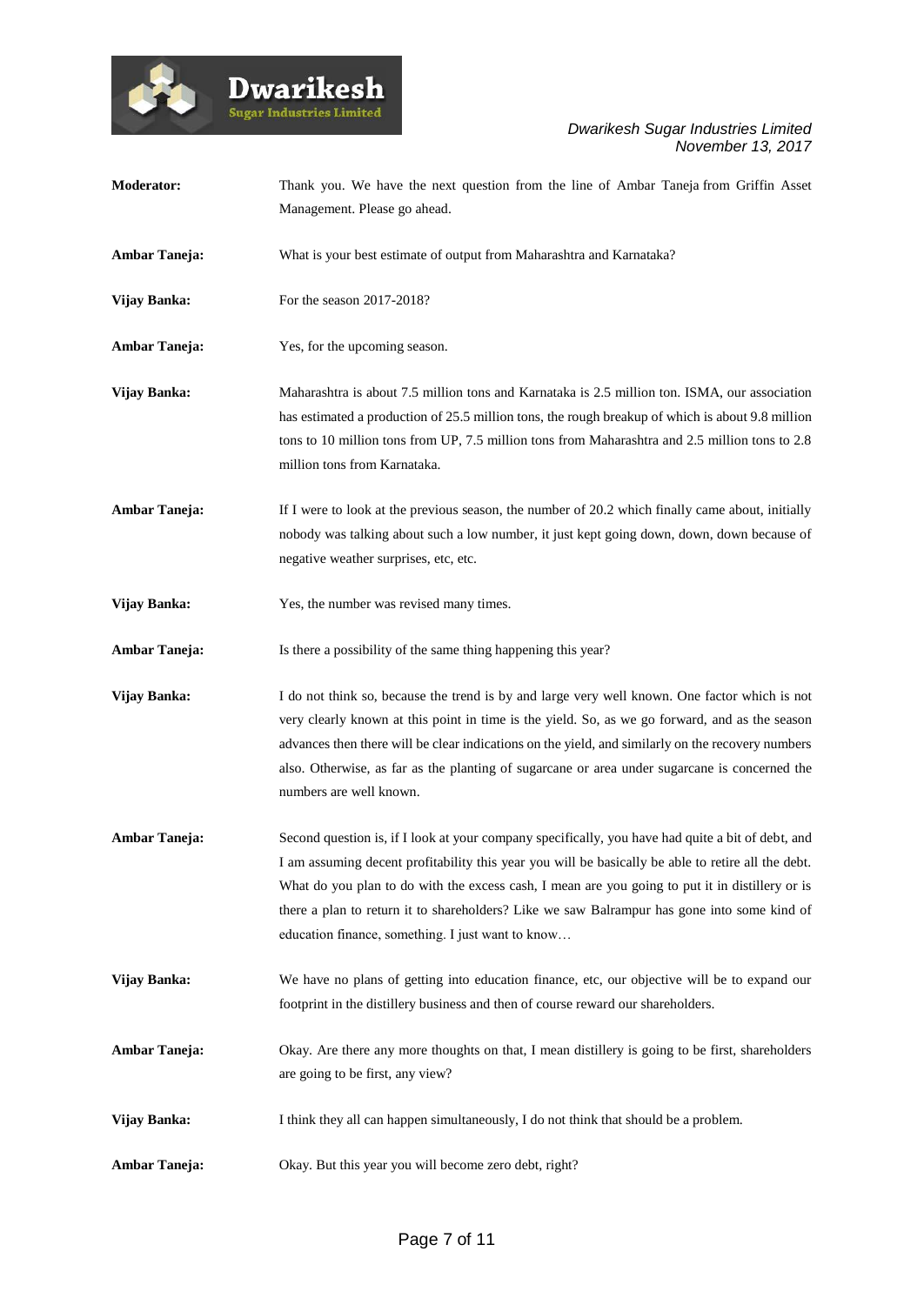

- **Vijay Banka:** Yes, we can easily become zero debt. Like I explained, we have debt of about Rs. 96 crores, out of which Rs. 21 crores is preference share capital outstanding, Rs. 27.15 crores is interest free debt that we have, there is no intention to prepay that debt but we will pay it as and when the same is due. And the same is due every month and the installment that is due is paid. The other debt we will try to prepay as early as possible.
- **Ambar Taneja:** Do you see any signs of consolidation at all in this industry in UP? I hear that there are still a large number of unviable mills even in this boom time scenario, and some of them are governments like cooperative mills, etc. Do you think you might get any assets, there might be sellers even in the government or in the private small space?
- **Vijay Banka:** The assets definitely can be available, not just for our company for other as well As of now there is no intent to get into acquisition mode. What we and most of us are doing is that within our existing plants we are trying to improve the crush rate, debottleneck our operations, enhance efficiencies and such CAPEX we have been incurring. And we if see that encouraging trend continues, next year we may try and again look inwards and see what best can be done from our existing plants.
- **Ambar Taneja:** Last question, I have seen that UP recoveries are now on par with Maharashtra, which did not used to be the case a few years back. Now, would you say that with equal recoveries technologically the UP plants, because of private sector ownership are much better run than their counterparts in Maharashtra and to some extent in Karnataka, or is that not true?
- **Vijay Banka:** I strongly believe so, for the simple reason that one private sector player from UP who has forayed in Maharashtra is Dalmia and they have clocked better recoveries than many of the sugar mills there. So, I believe we are, as far as technology is concerned and as far as efficiency is concerned, we are not lagging behind in any way.
- **Moderator:** Thank you. Our next question is from the line of Urmil Shah from Anvil Research. Please go ahead.

**Urmil Shah:** All my questions have been answered.

**Dwarikesh Sugar Industries Limited** 

**Moderator:** Thank you. Our next question is from the line of Prashant Bhaskar, who is an individual investor. Please go ahead.

- **Prashant Bhaskar:** Sir, just one more question I wanted to ask, for a retail investor what would you suggest in terms of like growth and all, if a investor who is willing to be invested for next two years, one year, so basis like in terms of the growth what do you think could happen in terms of your top-line and in terms of your bottom-line also for next two years?
- **Vijay Banka:** See, I would not be able to talk about the year 2018-2019, but 2017-2018 is poised to be a good year for all sugar companies, in the sense that there will be impressive, particularly those in the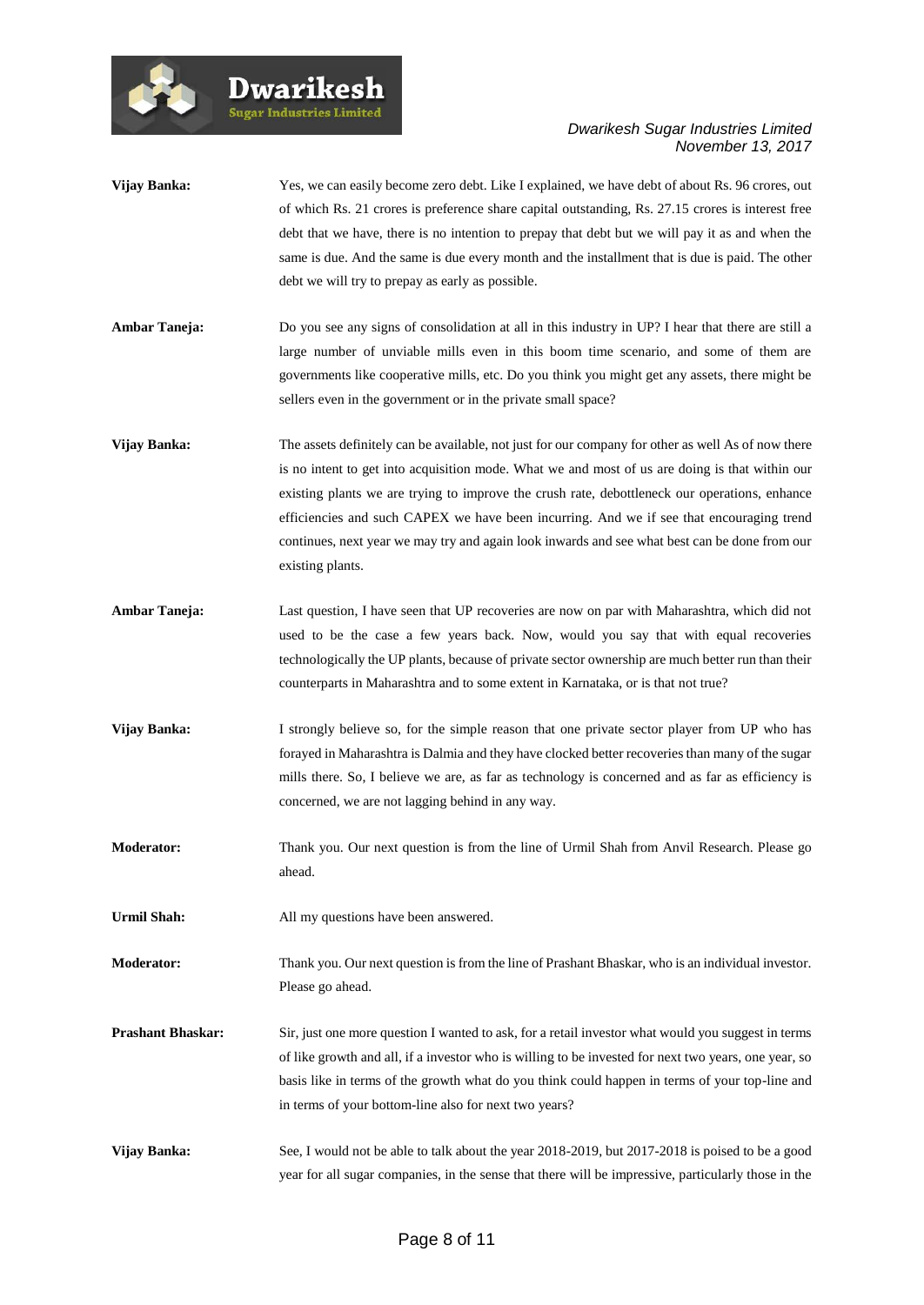

private sector and in UP as they will clock impressive crushing numbers. Assuming sugar prices remain stable or are range-bound between 3,600 to 3,700, all should be posting decent numbers. And there is every effort to see that the recovery rates are good. And among the pack, in UP we are perhaps the most efficient ones, in the sense that our recoveries have been always better than those in the peer group. So, we see no reason, we are optimistic, and we see no reason for any kind of pessimism.

- **Moderator:** Thank you. Our next question is from the line of Himanshu Binani from B&K Securities. Please go ahead.
- **Himanshu Binani:** Sir, I just had one doubt, I just missed the numbers. Sir, what would be the realizations for 2Q?
- **Vijay Banka:** In Q2 my average realization is Rs. 3,677.

**Dwarikesh Sugar Industries Limited** 

- **Himanshu Binani:** And sir, versus last year?
- **Vijay Banka:** It was Rs. 3,546.
- **Himanshu Binani:** And sir, what would be the cost in this quarter as well as last quarter?
- **Vijay Banka:** The value of the stock that was carried forward on 30th June, 2017, and which got sold in this quarter was Rs. 2,917, and the value of stock that was carried forward on 30th June, 2016, and which got sold in the last year same quarter was Rs. 2,663.
- **Himanshu Binani:** Okay. So, sir, down the line in the next two quarters when the new inventory comes up, so how do we expect the sugar realizations?
- **Vijay Banka:** Inventory coming up from the production of 2017-2018?
- **Himanshu Binani:** Sir, what I am trying to say is, with the new productions coming in, the new inventory which is coming in the market, by this quarter as well as in the next quarter, how do we see the sugar realizations at?
- **Vijay Banka:** We have historically seen that when the crushing commences and there is fresh arrival of sugar and there are these cases of cash deprived sugar mills who are prone to sell sugar at a lesser price. As the sugar season advances with more clarity and visibility on the sugar production and availability of sugar, sugar prices start firming up from January onwards.
- **Moderator:** Thank you. Our next question is from the line of Gaurav Somani, who is an individual investor. Please go ahead.
- Gaurav Somani: Sir, with the increased production of India this calendar year and probably next sugar cycle as well, this might put some pressure on the global sugar prices and might actually affect our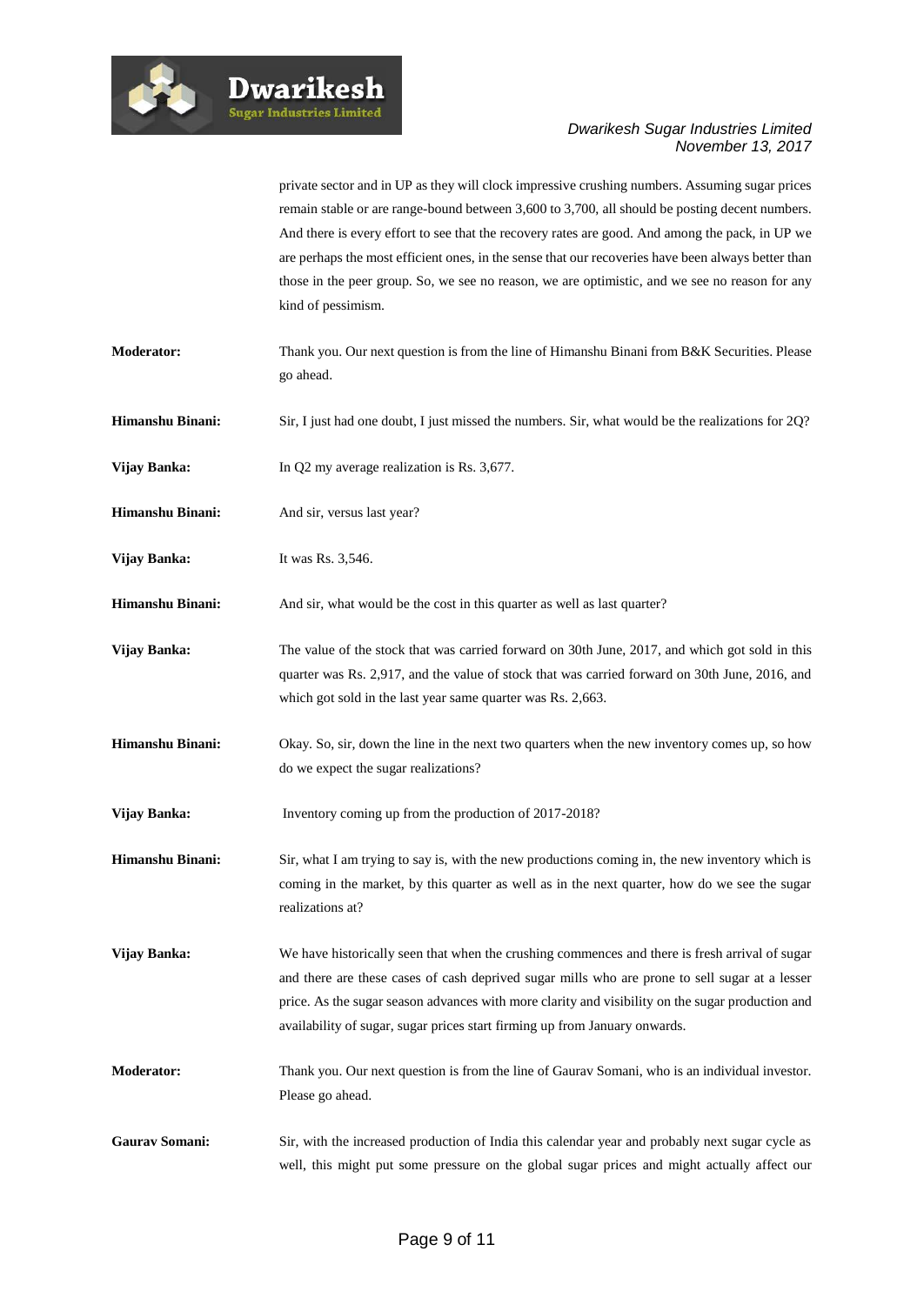

**Dwarikesh Sugar Industries Limited** 

#### *Dwarikesh Sugar Industries Limited November 13, 2017*

realizations going forward as well. So, just wanted your view on how will the global prices be impacted and how our realizations might get affected as well?

**Vijay Banka:** Globally, raw sugar prices are in the region of 15 cents per Pound, and the white sugar price is close to US\$400. Now, whatever be the global prices, according to me, Indian market is insulated from the global market trends because of the import duty structure being in place. But having said that, I must also admit that, the market sentiments do get impacted if the prices move upwards of downwards. Let me explain this phenomenon to you, for example, in September 2016 the raw sugar prices were in excess of 22 cents per Pound, we were selling sugar even then at Rs. 3,600, and now raw sugar prices are in the range of 14 cents to 15 cents and even our domestic sugar is being sold at a price of Rs. 3,600 to Rs. 3,700. So, in a manner of speaking, we are insulated from the global price trends. Internationally the prices from a high of 22 cents to 23 cents in September 2016, the prices had come down to as low as 12 cents also a few months ago, but they have bounced back to about 15 cents per pound now. Brazilian sugar production shows many hues and colors before the final number is crystallizes. One indication that we have now is the next year is that there will be lesser sugar production and there will be a more ethanol production in Brazil. It is therefore rather difficult to talk about how the global sugar production will eventually be.

**Moderator:** Thank you. As there are no further questions from the participants, I would now like to hand the conference over to Ms. Afshan Sayyad for closing comments.

**Afshan Sayyad:** Thank you so much sir for giving us the opportunity to host your call. Would you like to give some closing remarks?

**Vijay Banka:** Certainly. Well, I would like to thank everybody for having reposed faith in us. I have already explained, our Q2 numbers of this year vis-à-vis the Q2 numbers of the last year, I would urge everybody to look our half year numbers which compare significantly better than the half year numbers of the last year. I would like to mention that we have been selling sugar very aggressively, we have sold lot of sugar in the last quarter which is reflected in the lower interest cost. Our interest cost during this quarter is only Rs. 4 crores vis-à-vis almost Rs. 13 crores in the same quarter last year. We have also incurred lot of expenditure on the repairs and maintenance which has been factored in our numbers for the quarter. But having said that, I must add that the lasting benefits of these numbers will be seen in the coming quarters and we are going to plucking some low hanging fruits from here on. Since we have addressed the issues, we would not be expecting any spikes in the taxation provision, etc, in the fourth quarter because we have been providing for taxation every quarter. Same is the case with managerial remuneration, which we are providing for the same every quarter. And we expect our interest cost to be lower in the coming months because we are going to be virtually debt free, as we are already substantially long-term debt free. We will continue our effort to be totally debt free as early as possible.